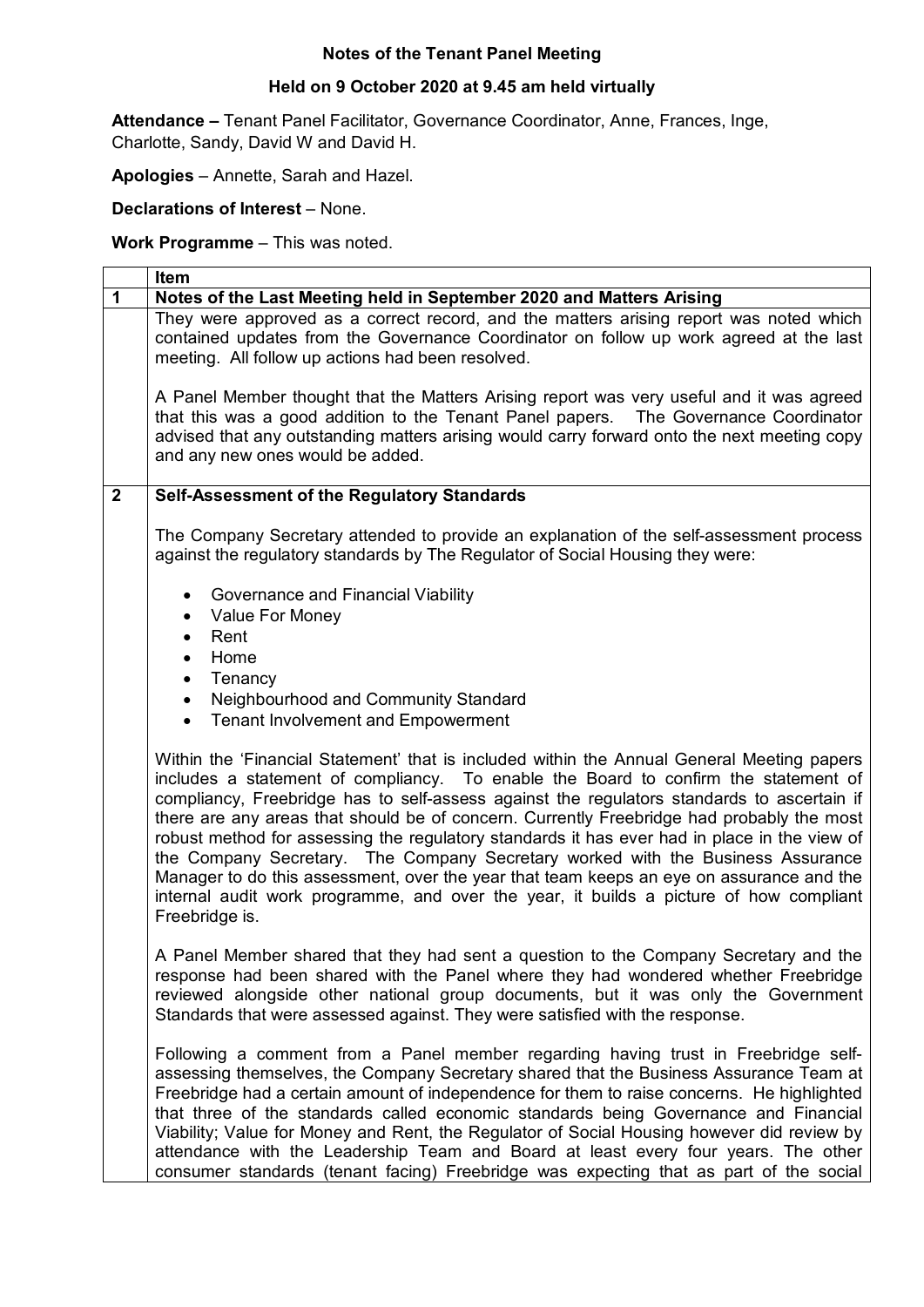|              | housing white paper, they may start to be included in direct regulation rather than self-<br>assessment.                                                                                                                                                                                                                                                                                                                                                                                                                                                                                                                                                                                                                                                                                               |  |  |  |  |  |  |  |  |  |
|--------------|--------------------------------------------------------------------------------------------------------------------------------------------------------------------------------------------------------------------------------------------------------------------------------------------------------------------------------------------------------------------------------------------------------------------------------------------------------------------------------------------------------------------------------------------------------------------------------------------------------------------------------------------------------------------------------------------------------------------------------------------------------------------------------------------------------|--|--|--|--|--|--|--|--|--|
|              | Depending on how concerned they were about an issue they could come into Freebridge and<br>provide a review where grading on viability or governance ratings could be amended with<br>timescales for improvement.                                                                                                                                                                                                                                                                                                                                                                                                                                                                                                                                                                                      |  |  |  |  |  |  |  |  |  |
|              | Following discussing the Panel had mixed views in relation to whether the Tenant Panel itself<br>should be involved in assessing compliancy issues that Freebridge has but they felt assured<br>that there were processes in place and it was important to trust management to resolve.                                                                                                                                                                                                                                                                                                                                                                                                                                                                                                                |  |  |  |  |  |  |  |  |  |
|              | The Tenant Panel Facilitator suggested that the conversations around Tenant Panel<br>involvement might be suggestions to think about inclusion in the work programme and it was<br>agreed to discuss further. The Governance Coordinator agreed to add to matters arising for<br>resolve.                                                                                                                                                                                                                                                                                                                                                                                                                                                                                                              |  |  |  |  |  |  |  |  |  |
| $\mathbf{3}$ | The Panel thanked the Company Secretary for his attendance and he left the meeting.<br><b>Head of Asset Management, Nick Thacker</b>                                                                                                                                                                                                                                                                                                                                                                                                                                                                                                                                                                                                                                                                   |  |  |  |  |  |  |  |  |  |
|              | The Tenant Panel Facilitator welcomed the new Head of Asset Management to the Tenant<br>Panel. The Head of Asset Management had wished to introduce himself to the Panel and<br>started in the middle of the summer as the Head of Asset Management and he was looking to<br>design more of a programmed approach to the way that Freebridge maintained their<br>properties rather than a responsive way as was currently in place. The Asset Management<br>team was small but he was determined to make it a success and make lives of tenants better<br>in relation to providing a better service. Freebridge had a stock condition survey but he<br>wished to seek the views of the Tenant Panel in the future in order to formulate a survey,<br>which created a baseline of what is in all homes. |  |  |  |  |  |  |  |  |  |
|              | A Panel Member commented that a proactive way was a better way to approach stock<br>condition survey                                                                                                                                                                                                                                                                                                                                                                                                                                                                                                                                                                                                                                                                                                   |  |  |  |  |  |  |  |  |  |
|              | A Panel Member asked whether inspection might be one way obtaining the data.<br>He<br>explained that with 6,800 properties and the survey records Freebridge has it does need<br>Freebridge had looked at standard elements in a house, then there were<br>refreshing.<br>compliance elements, the records needed to be renewed and an inspection or survey was<br>required and a need to design the survey. He wished to come back to seek comments from<br>the Panel on the redesign of the survey. The Governance Coordinator agreed to liaise with<br>the Head of Asset Management on timescales.                                                                                                                                                                                                  |  |  |  |  |  |  |  |  |  |
|              | Comments from the Panel were as follows:                                                                                                                                                                                                                                                                                                                                                                                                                                                                                                                                                                                                                                                                                                                                                               |  |  |  |  |  |  |  |  |  |
|              | Better to repair something before it gets broken.<br>Freebridge needs better knowledge of the external elements of their properties, and if<br>$\bullet$<br>you start to look around you can spot issues that need resolving. Freebridge seems<br>to have fallen down by not maintaining their properties before deterioration starts to<br>take hold and there is then something additional that needs to be dealt with on a<br>responsive basis. For example, issues that build up can be mould in properties etc.<br>The Head of Asset Management thanked the Panel Member for their comments and                                                                                                                                                                                                   |  |  |  |  |  |  |  |  |  |
|              | shared that a decent survey definitely would allow Freebridge to capture these issues.<br>On planned maintenance, in their view Freebridge was aware of issues with<br>٠<br>properties as they had been told that the external works was on a plan for next year<br>continually. A lot of customers had lost confidence in Freebridge and they were aware<br>of a lot of properties with mould issues on the inside and it had been ongoing for the<br>past five years.                                                                                                                                                                                                                                                                                                                                |  |  |  |  |  |  |  |  |  |
|              | A Panel member was very glad that the Head of Asset Management had come to the<br>٠<br>Tenant Panel in advance of the project starting for their views on this issue and it was<br>good to hear how he intended to resolve a problem.                                                                                                                                                                                                                                                                                                                                                                                                                                                                                                                                                                  |  |  |  |  |  |  |  |  |  |

 $\overline{1}$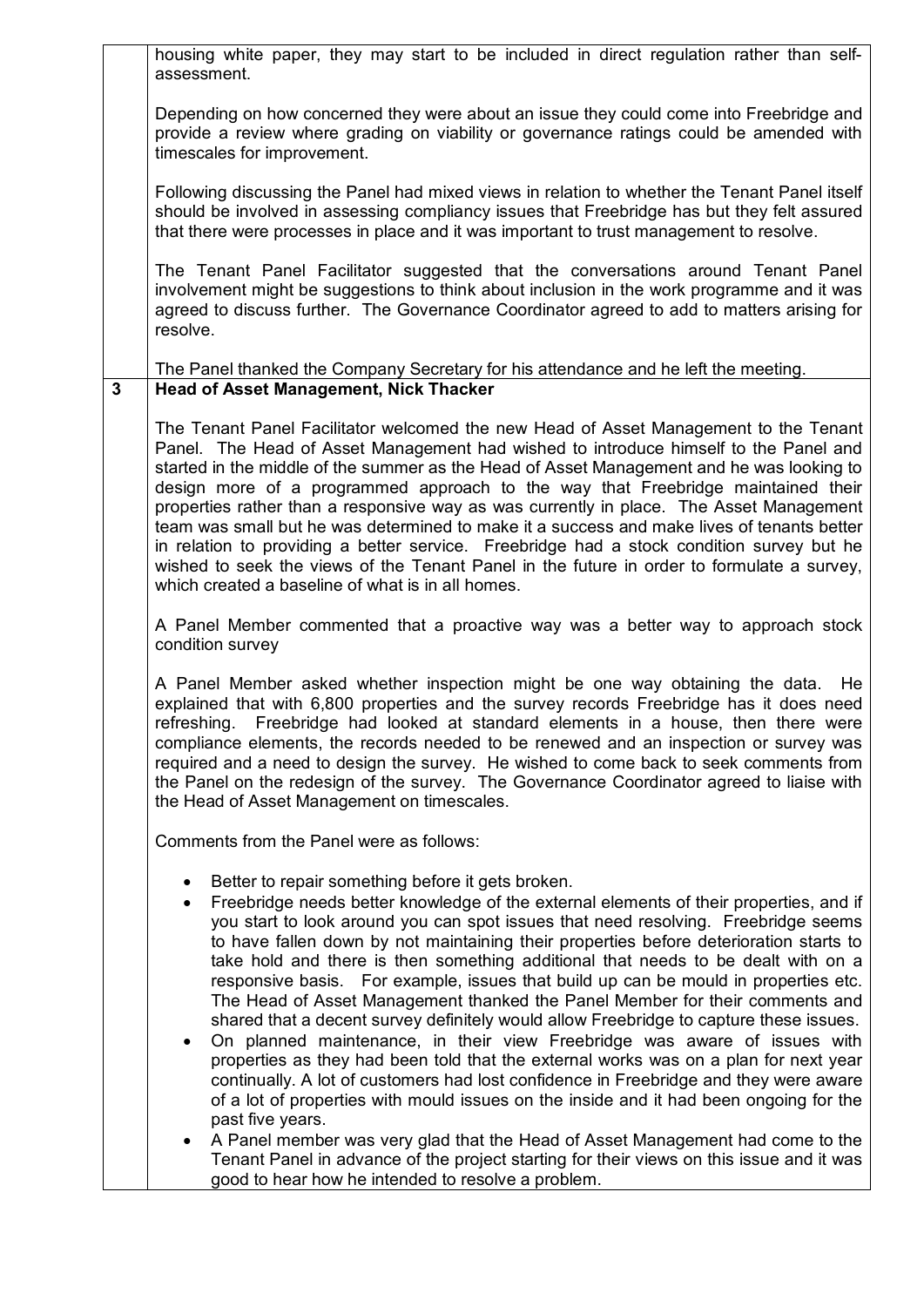|                | The Head of Asset Management shared that he was looking for tenant views to take the<br>forward with their customer experience expertise. Following a query from a Tenant Panel<br>Member he was looking to have operatives attend 10 percent of properties either way outside<br>of their normal duties to be able to notice and resolve or report issues that were not the<br>reason for attending in the first place.                  |  |  |  |  |  |  |  |  |  |
|----------------|-------------------------------------------------------------------------------------------------------------------------------------------------------------------------------------------------------------------------------------------------------------------------------------------------------------------------------------------------------------------------------------------------------------------------------------------|--|--|--|--|--|--|--|--|--|
|                | He was looking for a good tenant panel relationship. The Tenant Panel thanked him for his<br>attendance and he left the meeting.                                                                                                                                                                                                                                                                                                          |  |  |  |  |  |  |  |  |  |
| 4              | <b>Customer Service and Performance Monitoring</b>                                                                                                                                                                                                                                                                                                                                                                                        |  |  |  |  |  |  |  |  |  |
|                | The Tenant Panel received the six target areas of the business with the year to date figure<br>and the past five years' worth of stats as requested by the Tenant Panel.                                                                                                                                                                                                                                                                  |  |  |  |  |  |  |  |  |  |
|                | The Tenant Panel had the following comments and the Governance Coordinator agreed to<br>forward to the Director of Housing for a response:                                                                                                                                                                                                                                                                                                |  |  |  |  |  |  |  |  |  |
|                | Any changes within the business of staff will always be an big impact on performance.<br>$\bullet$<br>Concerned about the customer satisfaction on repairs being 66%, from 2018 onwards<br>Freebridge had only hit the target once. Tenants still expect performance in certain<br>areas on there.                                                                                                                                        |  |  |  |  |  |  |  |  |  |
|                | 2017 onwards only three green squares indicating that targets have been met which<br>$\bullet$<br>was around 90% of the squares not getting anywhere near. Biggest target was 88%<br>and it should be 100% and will never make it but perhaps Freebridge could still strive<br>to get there. Only hit the target 25% of the time over the past five years. How are the<br>targets set and why are the targets figures set at these rates? |  |  |  |  |  |  |  |  |  |
|                | Over the years the type of surveys that have been undertaken to obtain the<br>$\bullet$<br>satisfaction figures seem to have changed a lot of times, how do you act on the<br>results of the survey to see if there is a pattern developing? What has been the<br>survey methods over these years?                                                                                                                                        |  |  |  |  |  |  |  |  |  |
|                | Did the rent decrease of the four recent year's effect any of the stats and were targets<br>$\bullet$<br>different to the data shown because of this?<br>Clear that tenant satisfaction like with their neighbourhoods was decreasing at an<br>$\bullet$                                                                                                                                                                                  |  |  |  |  |  |  |  |  |  |
|                | alarming rate, as Freebridge not doing anything about externals, and if some do not<br>bother then they believe they will not bother either.                                                                                                                                                                                                                                                                                              |  |  |  |  |  |  |  |  |  |
|                | Community repairs not getting reported, example where raised three times and not<br>$\bullet$<br>allocated to anyone and not done, and some staff will say that it is not down to them<br>to report. For communal repairs who is responsible for reporting communal repairs?                                                                                                                                                              |  |  |  |  |  |  |  |  |  |
|                | Overall customer satisfaction – how did Freebridge get the result shown? Which<br>$\bullet$<br>section is causing this answer, what part of the service is causing this figure? Is this<br>sum a result of the other questions shown?                                                                                                                                                                                                     |  |  |  |  |  |  |  |  |  |
|                | Is it correct that the survey results are just from tenants who had a repair? What is<br>$\bullet$<br>the survey methodology and maybe the results are causing a skewed result if there<br>are tenants who have had another service, which was not a repair?                                                                                                                                                                              |  |  |  |  |  |  |  |  |  |
| $5\phantom{1}$ | Development Slot - Health and Safety Development Slot                                                                                                                                                                                                                                                                                                                                                                                     |  |  |  |  |  |  |  |  |  |
|                | The Tenant Panel Facilitator welcomed Dave Clack Health and Safety Manager and Birgit<br>Lenton, Director of Corporate Services and Culture who were attending to provide a<br>development slot on Health and Safety as per the 2020 Development Plan for the Panel.                                                                                                                                                                      |  |  |  |  |  |  |  |  |  |
|                | They shared slides during the presentation, which the Governance Coordinator agreed to<br>share with the Panel after the meeting.                                                                                                                                                                                                                                                                                                         |  |  |  |  |  |  |  |  |  |
|                | Health and Safety ultimately the accountability rests with the Board, and they delegate this<br>through the Policy and Procedure Handbook to the Chief Executive Anita Jones. Then the                                                                                                                                                                                                                                                    |  |  |  |  |  |  |  |  |  |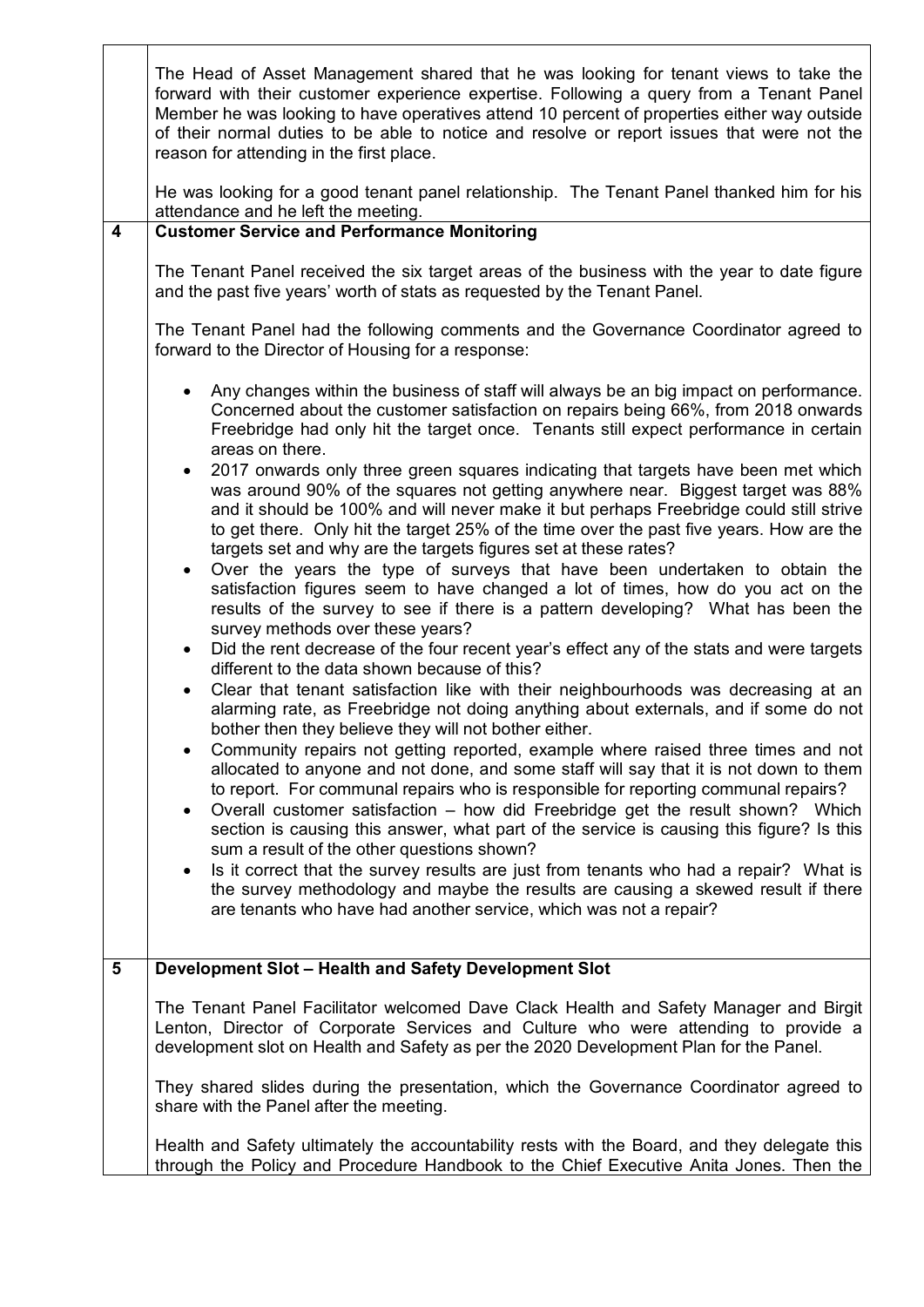Chief Executive works with the Leadership Team (Directors), and then with their teams to ensure health and safety is taken seriously in the organisation. Then the managers below the tier of Directors work with the Health and Safety Committee, which the Director of Corporate Services and Culture chairs and this is how it is dealt at the front line level.

The remit of the Health and Safety Committee also included tenant safety as well as employee safety. The internal audit teams gave an independent view on how health and safety is managed and works. The Committee provide a report to the Board quarterly on how health and safety is being managed in the organisation. The Committee has an operational sub-group, which very much is run by operatives and a couple of additional working groups and safe systems of work ensure that employees have the safe systems in the workplace. There was a further sub-group that focused on home health and safety.

In an organisation with five or more employees there needed to be policies and procedures in place for safe working, and at Freebridge there was a raft of procedures, Safe systems of work and protocols which aimed to keep employees safe and keep people who might be effected by what we are doing safe.

Fire safety for Freebridge with 7k properties was a key function and a huge issue that we deal with. The Health and Safety Manager was also a fire safety manager in looking after the organisations need to undertake necessary risk assessments. Fire Risk Assessments were legally required in schemes, offices and any flats where there was a communal (shared) area. Freebridge has a focus on structures of buildings that it owns and they have undertook a significant amount of training, and understand how well each property is separated from another and continue to explore this. An emerging area for all housing associations is 'person centred fire risk assessments' to ensure that an individual who was unable to selfevacuate in an emergency could do so with mitigations in place tailored to their situation. There had been a programme in place to do remedial works required.

Freebridge were charged with duties to look after other health and safety aspects such as legionella, gas, lifts etc, and there was a significant amount of work to ensure that Freebridge was compliant with these statutory duties. Freebridge also inspected properties to ensure there was no gas, and ask for a 'no-gas certificate' to pick up on self-installed items that Freebridge were unaware of.

Home Health and Safety Rating System (HHSRS Compliance) largly effects the tenant's safety and was put in place 2004 within the Housing Act and is applicable to housing associations in some elements. The HHSRS is a rating system which looks to categorise the potential hazards down into 29 hazard categories and the data is based on incidents, accidents, doctors surgeries etc. recorded nationally over a period of time relating to real data of occurrences in the home. A link with the 29 hazards would be provided after the meeting for the Panel to look at. A lot of compliance currently carried out is resolved by actions Freebridge has in place. The health and safety standard does not consider necessary whether an item is in good repair, for example a staircase may be in good repair but it might not have hand rails.

Queries from Panel members were as follows:

Q - Would Freebridge's responsibility for health and safety on a shared site be relevant after leaving a person's garden onto the shared area?

A - The Health and Safety Manager advised that until a tenant leaves a site Freebridge are responsible for safety in using that area, so flats and land Freebridge owns then yes. If it is a public footbath it depends on ownership.

Q - Dustbin room – are there meant to be flues to let smells out?

A – Yes it comes under a few regulations and it would need to be ventilated and be external.

Q - Where tenants have a medical oxygen supply what health and safety is covered?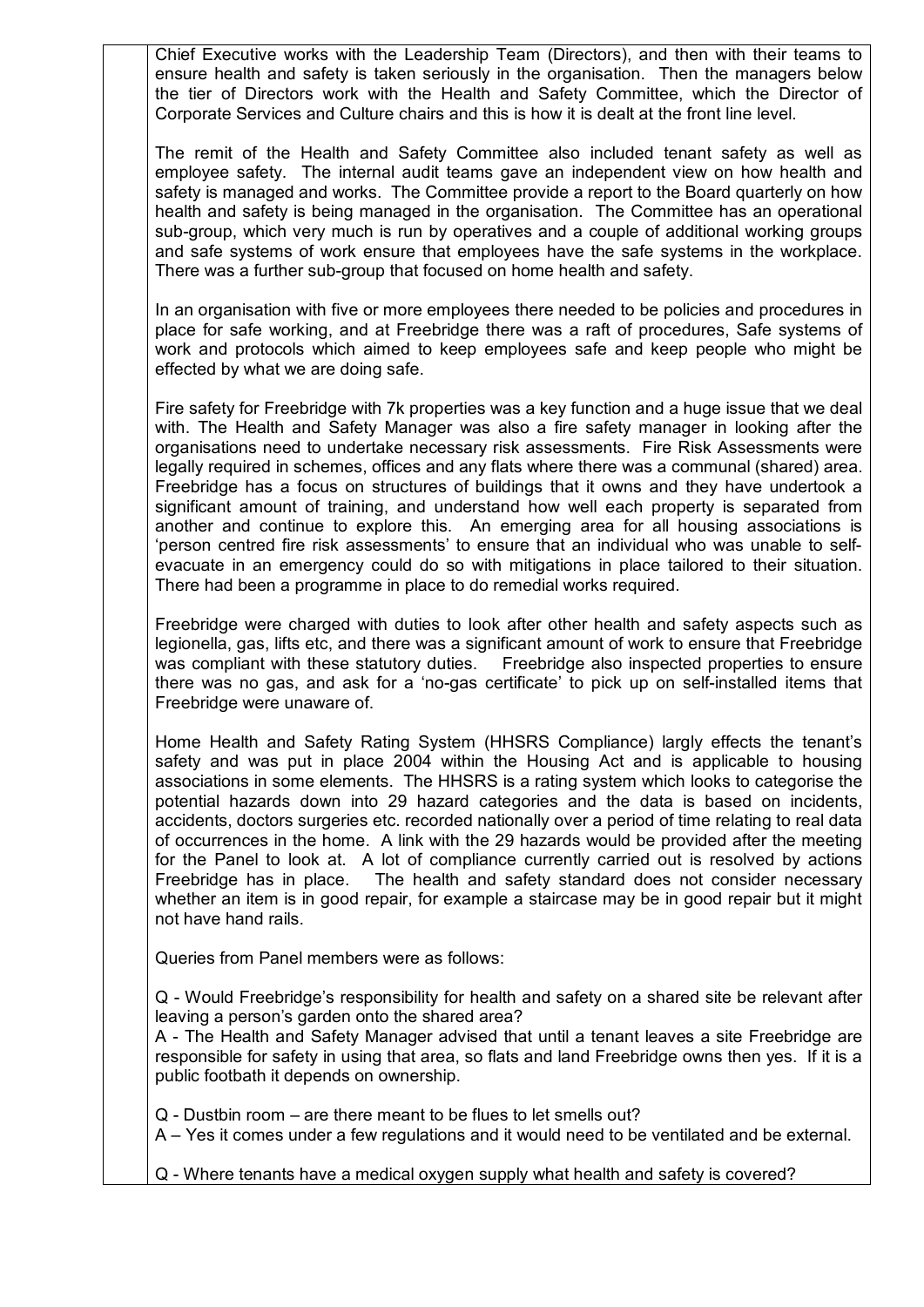|   | A - This is a fire safety topic and this would be something Freebridge needs to know about as<br>being present in a tenants home. So we would encourage customers to talk to us about<br>these issues and we can look at any risks.<br>Oxygen levels from personal cylinders may<br>require a personalised risk assessment.                                                                                                                                                                                           |
|---|-----------------------------------------------------------------------------------------------------------------------------------------------------------------------------------------------------------------------------------------------------------------------------------------------------------------------------------------------------------------------------------------------------------------------------------------------------------------------------------------------------------------------|
|   | Q – A Tenant Panel member queried whether Freebridge had a connection on fire safety<br>implementation with the fire service?<br>A - The Fire Service were not obliged to communicate with Freebridge or know we are the<br>landlords of properties, however they will inform Freebridge if they know of issues they feel is<br>important for us to be aware of.                                                                                                                                                      |
|   | Q – Mould in Kitchens – it was believed that some properties not had new kitchens since<br>being in ownership and some of those now have mould reported and Freebridge have done<br>nothing about it and the Panel Member was concerned about that and the effect on health.<br>A - Kitchens will have a designated lifespan. Yes, there are real issues that do effect people,<br>if someone has reported an issue and they feel that we have not resolved an issue we will<br>investigate.                          |
|   | The Tenant Panel Facilitator shared that questions in between meetings enabled those who<br>were attending to prepare or respond sooner, and we were able to bring that into the meeting<br>also to share.                                                                                                                                                                                                                                                                                                            |
| 6 | The Tenant Panel thanked them for their attendance and they left the meeting.<br><b>Tenant Panel</b>                                                                                                                                                                                                                                                                                                                                                                                                                  |
|   | The Panel welcomed the Director of Housing Sophie Bates and Hannah Hooks the new<br>Placeshaping Manager to the Panel meeting to discuss the proposed Freebridge Winter<br>Covid-19 response and proposed new areas of work for the Tenant Panel.                                                                                                                                                                                                                                                                     |
|   | The Director of Housing wished to share some insight over Covid-19 during the coming winter<br>with the Panel for comments, and though not fully locked down at this time things could<br>always potentially change, and she wished to run ideas by the Panel and see what views<br>they had.                                                                                                                                                                                                                         |
|   | The Director of Housing shared that at a Director level she was now working with the<br>Governance Coordinator closer to bring more topics to the Panel for them to have an<br>influence and voice on. The Director of Housing wished to introduce Hannah Hooks the New<br>Placeshaping Manager to the Panel, and placeshaping playing more of a role within tenant<br>involvement going forward and not just the centres and customers across the whole borough<br>and the Tenant Panel being one of the same thing. |
|   | <b>Covid-19 Winter Plan</b><br>The Director of Housing discussed welfare calls to vulnerable tenants, and wished to re-<br>instate calls to those customers as well as tenants on schemes. Freebridge wanted to find<br>out what support tenants had in place and then expand what is required further.                                                                                                                                                                                                               |
|   | All of the front line teams were mobile again and all mitigating measures in place such as<br>facemasks and hand sanitiser, there was a question whether Freebridge should consider<br>home visits over the winter.                                                                                                                                                                                                                                                                                                   |
|   | There was also wider issues around the Furlough Scheme coming to an end, and some<br>customers may now find themselves without a job when the scheme ends. Freebridge were<br>bringing in extra members of staff to assist with advice to this affected group.                                                                                                                                                                                                                                                        |
|   | The Placeshaping team will be looking at events for children to keep them busy over the<br>winter to help keep them focused from energy towards negative anti-social behaviour.                                                                                                                                                                                                                                                                                                                                       |
|   | The Tenant Panel Members had the following queries:                                                                                                                                                                                                                                                                                                                                                                                                                                                                   |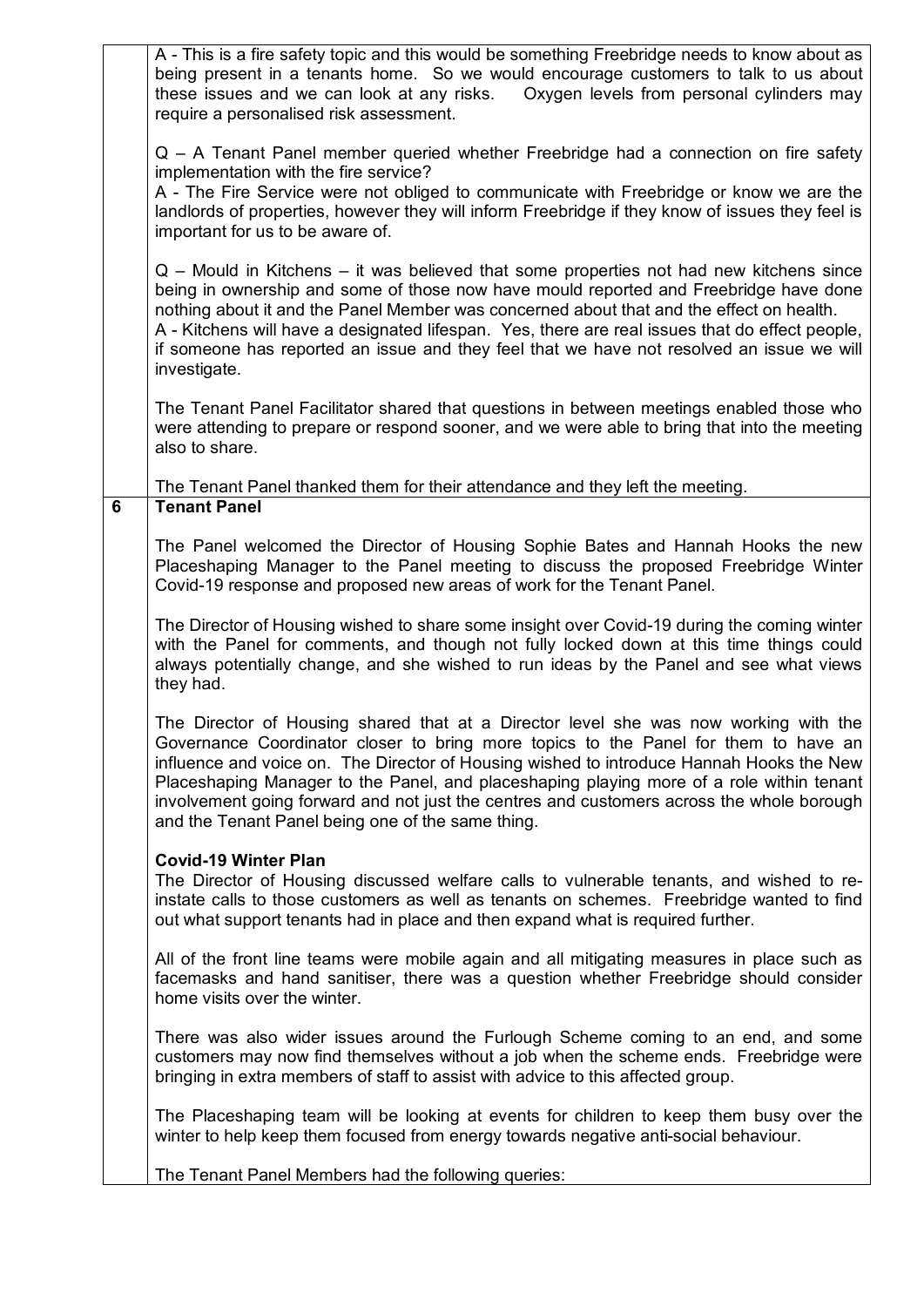- Tenants who wished to remain independent but where it had not been possible may need help with shopping, as they may be unable to do this over the winter months. The Morrison's food parcels had not really been containing the right type of food such as packs of pasta, which some older generations do not eat. As for face for face visits that is quite important for some tenants. Because of time constraints Freebridge employees may have perhaps an external services such as Ask Lily or other organisations may be able to help with some visits or calls. The Director of Housing shared that assistance with shopping was definitely something that we could facilitate directly or work with and a review of food parcels was a good idea.
- In regard to phone calls to people in their 70s they had been fortunate that they had family to visit and do shopping for them, and since that time they had started shopping online. Perhaps the boxes of food need to be tailored to the age group, as pasta is not generally a food that is used by some of the older generation. Would it be possible for the contact centre to have an open line for individuals to receive calls from routinely? Will look to do that again certainly.
- The face to face visits are brilliant. The Borough Council also did face to face visits during the lockdown for the vulnerable, disabled and elderly, but they did not have all people on their list. A comment from someone they knew thought it would good due to the isolation. Perhaps Freebridge could work with the Borough Council to ensure there was no duplication in what they are trying to do. Whether on face-to-face visits Freebridge could help do an online shop as they might just not know how to do it. Or have a care package for face-to-face visits. Felt it was above and beyond response.
- A Panel Member commented that they benefited from the welfare calls to the scheme. This had since had come to an end by their own accord but wished to thank the employees for their time as it was very helpful when they needed it. Face-to-Face visits were essential. In answer to a query raised, the Director of Housing confirmed that no Freebridge employees had been furloughed.
- Welcome calls were essential, and the face-to-face visits were essential as Freebridge can see if a person is okay, rather than just being heard over the phone. It is a good idea to help the people who had been Furloughed and then lost their jobs. It would be good if Freebridge could help before and over the winter with heating bills for the elderly.

The Director of Housing shared that the feedback would really help to shape what services Freebridge looked to offer over the next six months.

The Director of Housing wished to understand the Tenant Panel's aspirations going forward, and aside to the annual items that keep the Panel informed of the running of the business and allow them to voice their concerns in that respect, Freebridge wanted to discuss with the Panel more specific items, such as at the November meeting the garden assistance scheme where the Placeshaping Manager wanted to collect ideas around this review before any changes were made. Other topic areas would be similar along those lines, such as when the Panel reviewed the Annual Income Letter and Freebridge received the comments that helped to form ideas internally that we would have not thought of. At different points in the year Freebridge send communications to tenants, which the Panel could look at, and in terms of the draft Placeshaping programme, the operational pieces could be added into the work programme.

The Tenant Panel had the following comments:

- It was 'music to her ears', and by coincidence, Inge had mentioned that very idea to bring in the Tenant Panel in much earlier when reviewing services prior to decisions being made, and it would be very nice to be brought in at the beginning to get opinions beforehand.
- A Panel member commented that the Garden Assistance scheme for those who are not on benefits was still a need, so would look forward to discussing next month.
- Many things occur at Freebridge and it would be easier if all or some of the Panel look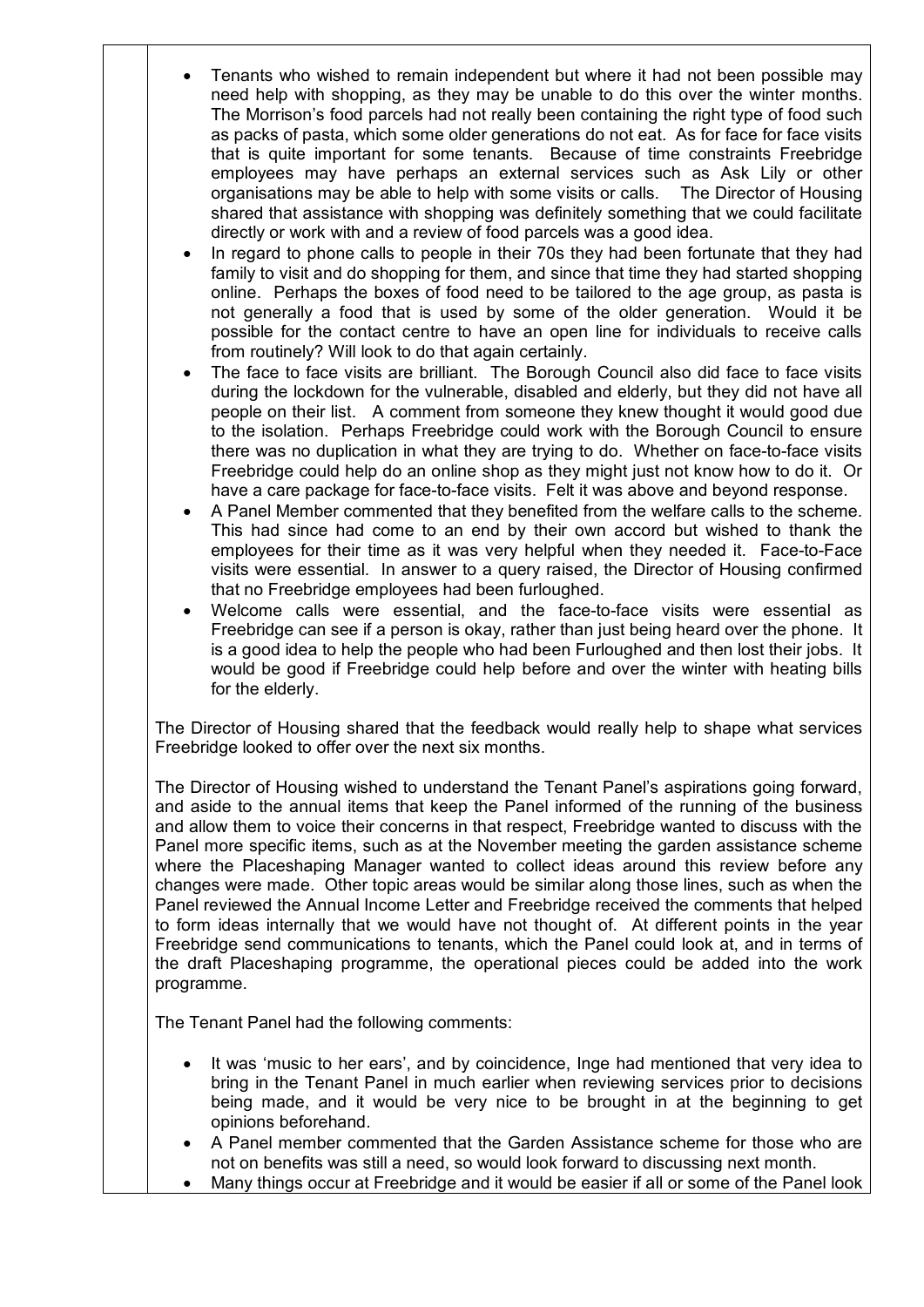|                | at various different parts of the business and so that they can get involved with<br>decisions at the beginning. It was better to be involved right at the start rather than<br>the end. In answer to the comment, the Director of Housing advised that the<br>Placeshaping Manager would be working with managers to capture and bring forward<br>projects and ideas for comment.<br>It was a good idea for a calendar of projects and involvement over the year and                                                                                                                                                                                                  |
|----------------|------------------------------------------------------------------------------------------------------------------------------------------------------------------------------------------------------------------------------------------------------------------------------------------------------------------------------------------------------------------------------------------------------------------------------------------------------------------------------------------------------------------------------------------------------------------------------------------------------------------------------------------------------------------------|
|                | appreciated that information in advance. This would allow the Panel to formulate<br>some of the things they would like to ask. The ideas were brilliant and amazing that all<br>these new ideas were coming out to involve the Panel.                                                                                                                                                                                                                                                                                                                                                                                                                                  |
|                | The Tenant Panel Facilitator shared that operational deadlines and priorities would help the<br>Panel to understand what the view was over the year and fit in other topics that the Panel<br>wished to be updated on or discuss with Freebridge.                                                                                                                                                                                                                                                                                                                                                                                                                      |
|                | Following a query from a Panel member about how the additional projects fed into the work of<br>the Customer Service Committee, the Director of Housing shared that the Committee was in<br>effect a Committee of the Board on behalf of the Board and would be working at a strategic<br>level to identify trends and report them to the Board. But on a customer service operational<br>level the Tenant Panel could provide feedback on many areas of the business. The Director<br>of Housing shared a slide that she wished to use to explain the working differences between<br>the Panel and the Customer Service Committee.                                    |
|                | A Panel Member wished to thank the Director of Housing for the chart and it made it clear,<br>but they wanted to stress that in order to do it justice the Tenant Panel needs to be brought in<br>earlier to topics with good access to information and have a proper role to play other than just<br>finding fault. Appreciate that big changes happen but the Panel can be part of that.                                                                                                                                                                                                                                                                             |
|                | Following a query the Director of Housing wished to share that going forward the Tenant<br>Panel will be brought in on what the Customer Service are looking at over the year.<br>It may<br>be necessary to refresh them on what the Panel's role is and may take time to embed.                                                                                                                                                                                                                                                                                                                                                                                       |
|                | The Tenant Panel Facilitator thanked the Placeshaping Manager and the Director of Housing<br>for coming along to the Tenant Panel and they left the meeting.                                                                                                                                                                                                                                                                                                                                                                                                                                                                                                           |
| $\overline{7}$ | <b>Draft Quarterly Report to Board</b>                                                                                                                                                                                                                                                                                                                                                                                                                                                                                                                                                                                                                                 |
|                | The Tenant Panel had no amendments to the draft report presented to go to the Board in<br>After discussion the Tenant Panel Facilitator and Governance Coordinator<br>November.<br>summarised key messages conveyed by the Panel and included in the following within the<br>report:                                                                                                                                                                                                                                                                                                                                                                                   |
|                | That in terms of inviting the Panel's comments and ideas on topics at Freebridge, the<br>٠<br>Tenant Panel look forward to be able to be involved more on operational based tasks<br>as well as their work on more strategic and policy issues.                                                                                                                                                                                                                                                                                                                                                                                                                        |
|                | The Tenant Panel would like to receive updates on the outcomes of the regulatory<br>$\bullet$<br>compliancy work on GDPR and Health and Safety.                                                                                                                                                                                                                                                                                                                                                                                                                                                                                                                        |
|                | A majority of Panel Members felt that the Customer Survey conducted to obtain<br>$\bullet$<br>satisfaction figures via the Customer Service Team phone calls each month should be<br>reviewed. It was felt that because those customers who were asked questions were<br>only customers who had received a repair service it was not possible to have a clear<br>result, as it did not include customers who received other services provided by<br>Freebridge. Therefore, when focusing on the 'overall satisfaction' target, it will only<br>ever be based on customers who had received repairs and none of the other services<br>on offer such as welfare support. |
|                | The Panel noted that there was a large survey in 2017 that gave more in-depth and insight                                                                                                                                                                                                                                                                                                                                                                                                                                                                                                                                                                              |